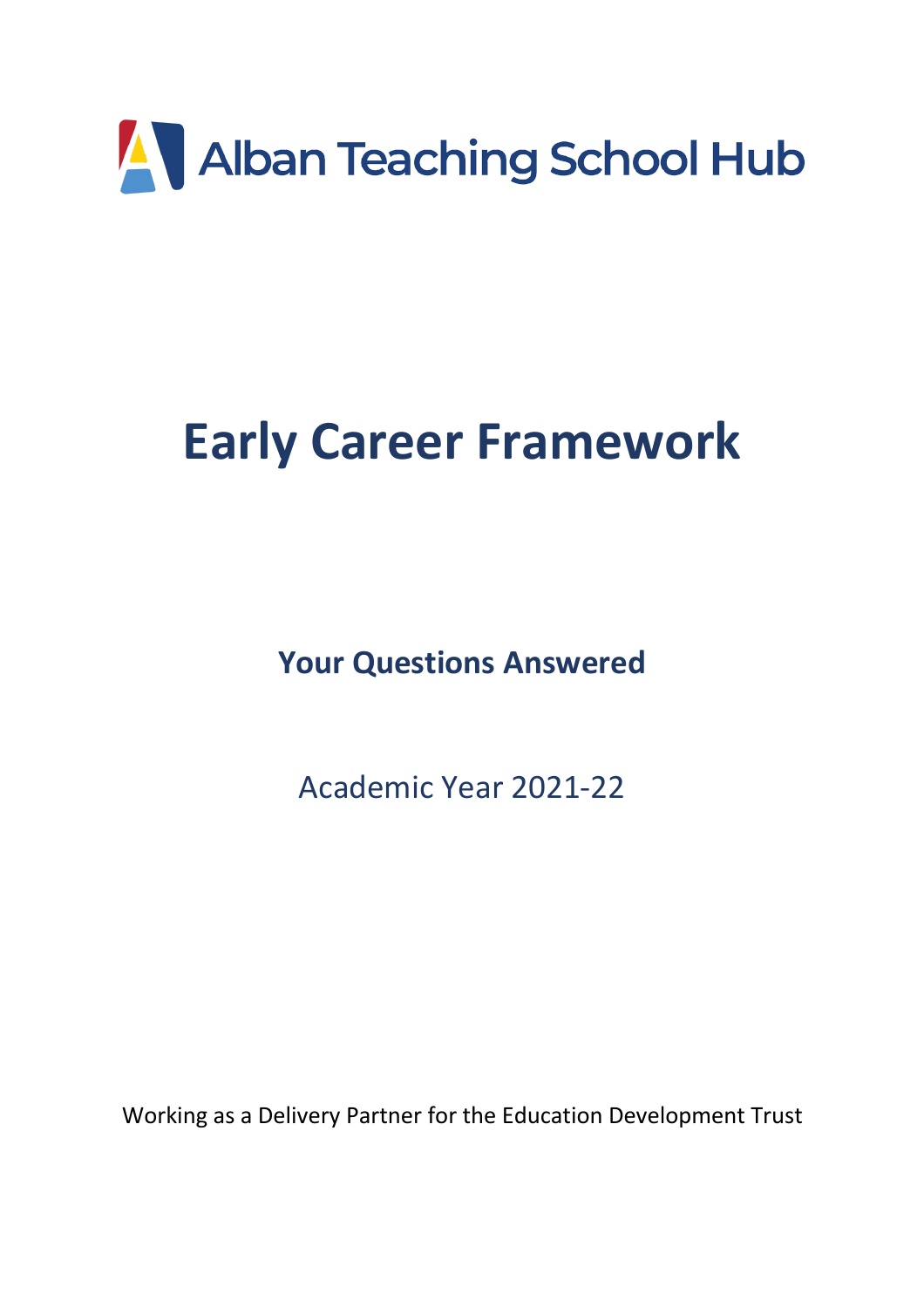# **Overview of the Early Career Framework**

# **What is the Early Career Framework?**

The Early Career Framework (ECF) is a funded, 2-year package of professional development, available to early career teachers (ECTs) from September 2021. It forms part of the DfE's teacher recruitment and retention strategy and aims to improve the training and development available to teachers.

# **Do schools have to take part in the programme?**

If schools are employing an ECT there is a statutory requirement for them to be offered an ECF based induction. Schools can choose one of three options:

- 1. Take part in a funded provider-led programme (FIP)
- 2. Deliver your own training using DfE-accredited materials and resources (CIP)
- 3. Design and deliver your own ECF-based induction (DIY)

# **What is the difference between my delivery partner and the lead partner?**

We are your delivery partner at the Alban Teaching School Hub and we are working with Education Development Trust as our Lead Partner.

The Alban Teaching School Hub are the delivery partner for The Education Development Trust's Early Career Professional Development programme. EDT are the owners and producers of the content that you and your ECT(s) have been engaging with since the start of their induction. The materials and training have been written by industry leading experts and underpinned by evidence-informed practice to ensure all aspects of the ECF are adhered to.

# **What is the funded provider-led programme, also known as the Full Induction Programme (FIP)?**

Schools can choose to work with a provider who has been accredited by the DfE and who will design and deliver a programme of face-to-face and online training to early career teachers and their mentors. We are working in partnership with our national network of school Delivery Partners to lead the programme locally.

### **Is the Full Induction Programme fully-funded?**

This is a DfE funded programme and by agreeing to take part schools will receive:

•Funding for an additional 5% off timetable for ECTs in their second year

•Funding for mentors to spend with early career teachers in the second year of induction this is based on 20 hours of mentoring across the academic year

•An additional 36 hours of backfill time for mentors of early career teachers to spend on their own training

Further information can be found here:

https://www.gov.uk/government/publications/early-career-framework-reformsoverview/early-career-framework-reforms-overview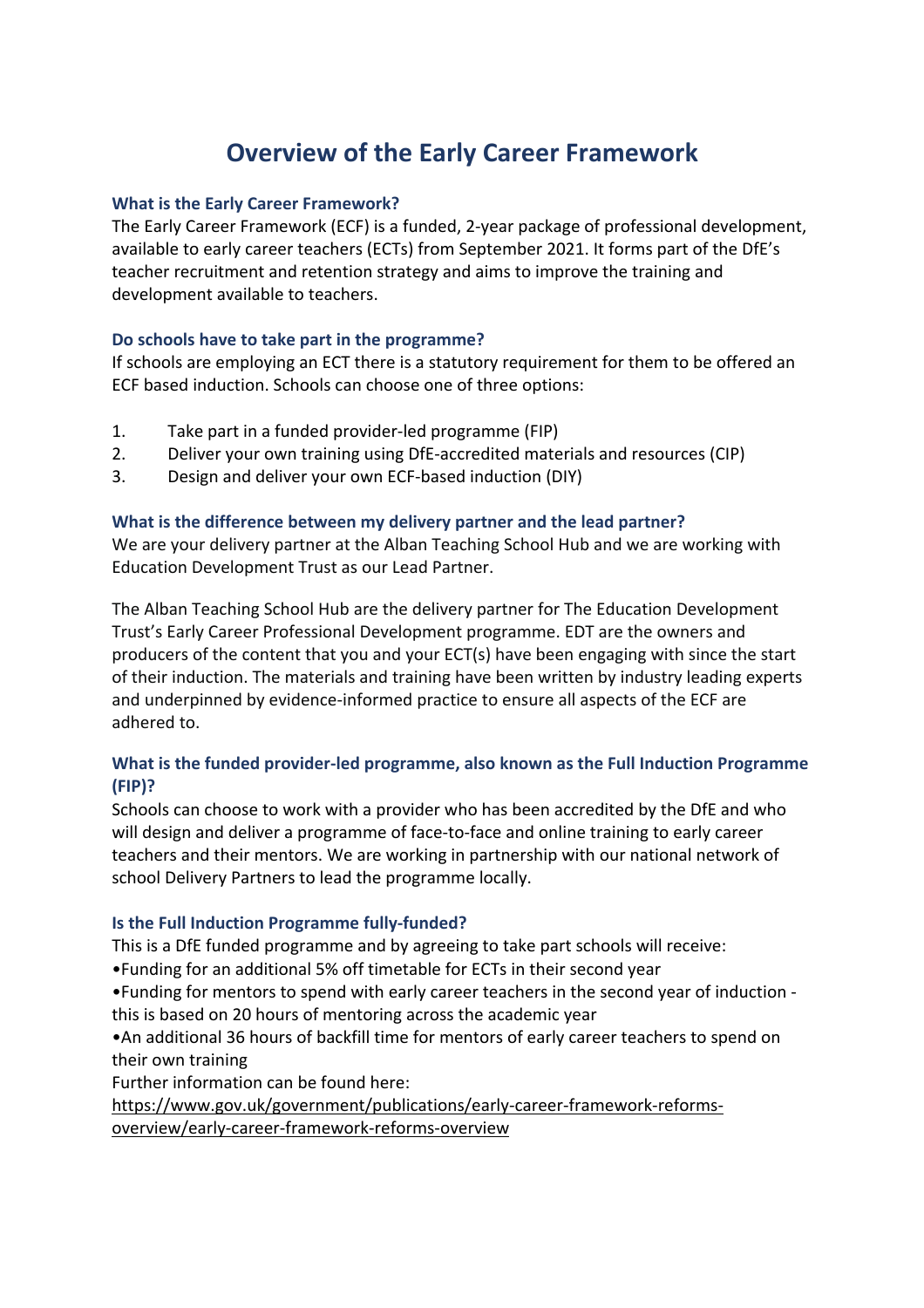#### **Who will be completing the induction sign off?**

The Appropriate Body makes the final decision as to whether an Early Career Teacher's performance is satisfactory against the Teachers' Standards. In doing this, the Appropriate Body would draw on the recommendation of the Headteacher/principal.

#### **Will this feel like extra workload for early career teachers?**

The programme has been designed to ensure that the strengthened induction will not add to the workload of early career teachers. It is delivered entirely in their time away from the classroom in the reduction in working hours that early career teachers are entitled to. In addition to the 10% timetable reduction in their first year of induction, under the strengthened induction early career teachers will be entitled to 5% time away from the classroom in their second year of induction.

#### **How will this programme impact on early career teachers and mentor's workload?**

The ECF lays out the number of hours mentors should be engaging with training, and this is the same across all four providers. Education Development Trust and the DfE have considered workload carefully when setting out these requirements for both early career teachers and mentors.

#### **Is this part of an Early Career Teachers Assessment?**

EARLY CAREER<br>PROFESSIONAL<br>DEVELOPMENT

Education<br>Revelopment

The DfE have been clear that, whilst all ECT's should be offered an ECF based induction, the Early Career Professional Development Programme should not be used as part of the assessment process.

# **What is the Early Career Professional Development Programme?**

- The Early Career Framework (ECF) reforms create a step change in support for early career teachers, providing a funded entitlement to a structured 2-year package of high-quality professional development.
- The reforms are part of the government's teacher recruitment and retention strategy, which aims to improve the training and development opportunities available to teachers.
- The Early Career Professional Development Programme is a funded provider-led programme, offering new teachers dedicated time to focus on their development at a really important time in their careers, building on their ITT.

Sheffield Sheffield **and**<br> **Hallam** Institute Department<br> **University** of Education for Education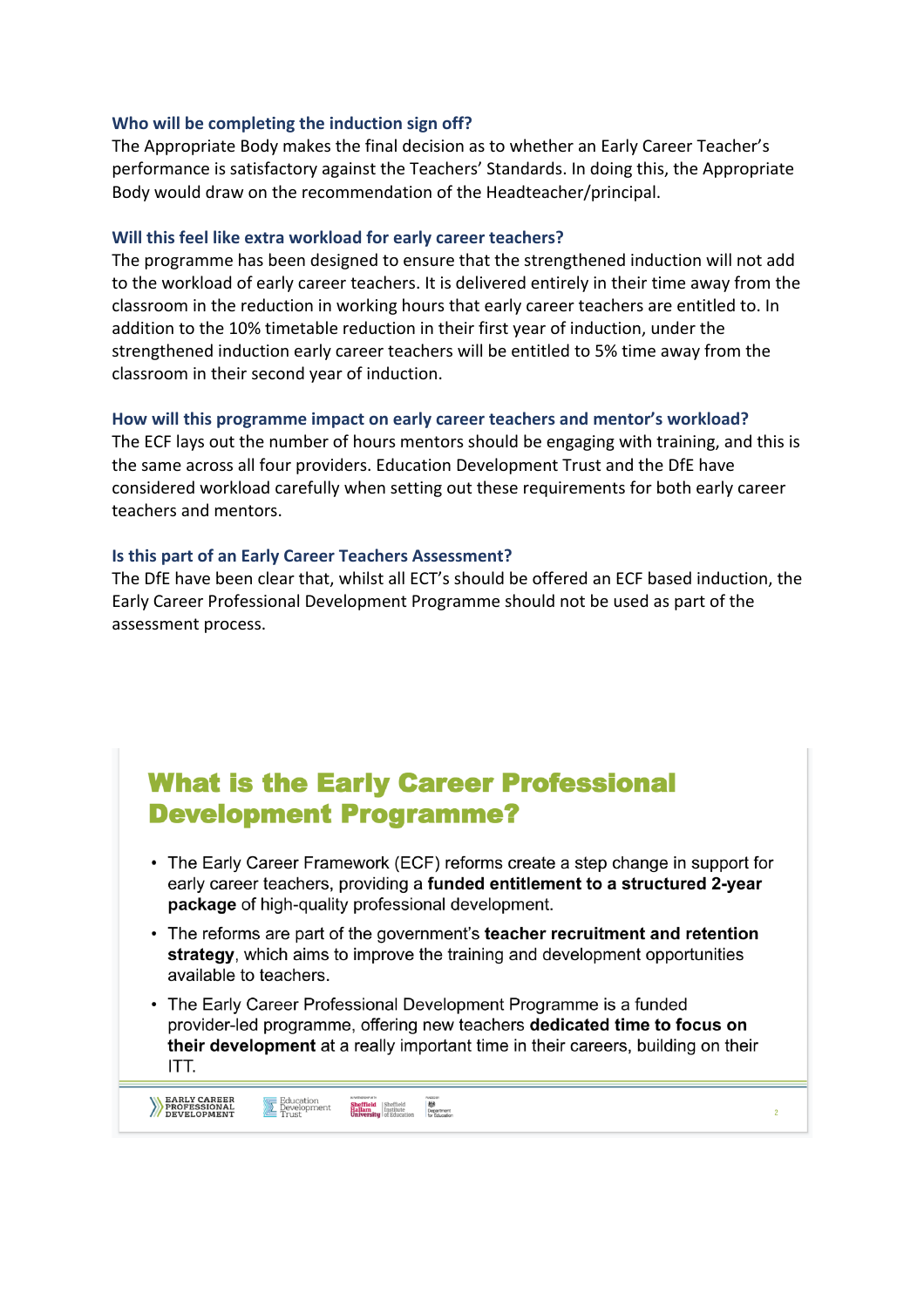

# **Early Career Framework Training Overview**

|               | Year 1                                           |              |               | Year <sub>2</sub> |               |               |              |               |
|---------------|--------------------------------------------------|--------------|---------------|-------------------|---------------|---------------|--------------|---------------|
|               |                                                  | <b>TERM1</b> | <b>TERM 2</b> | <b>TERM3</b>      | <b>TERM 1</b> | <b>TERM 2</b> | <b>TERM3</b> | <b>HOURS</b>  |
| <b>MENTOR</b> | Regional<br><b>Training</b><br><b>5 HRS EACH</b> |              |               |                   |               |               |              | 5 HRS         |
|               | Local group<br>sessions<br><b>3 HRS EACH</b>     | 000          |               |                   |               |               | 000          | 6 HRS         |
|               | Peer-to-peer<br><b>1 HR EACH</b>                 | x2           | x2            |                   | x2            | x2            |              | <b>10 HRS</b> |
|               | Webinars<br><b>1 HR EACH</b>                     | 000          | 000           | 000               | 000           | 000           | 000          | <b>10 HRS</b> |
|               | <b>Reading and</b><br>reflection                 | $3$ HRS      |               |                   | 2 HRS         |               |              | 5 HRS         |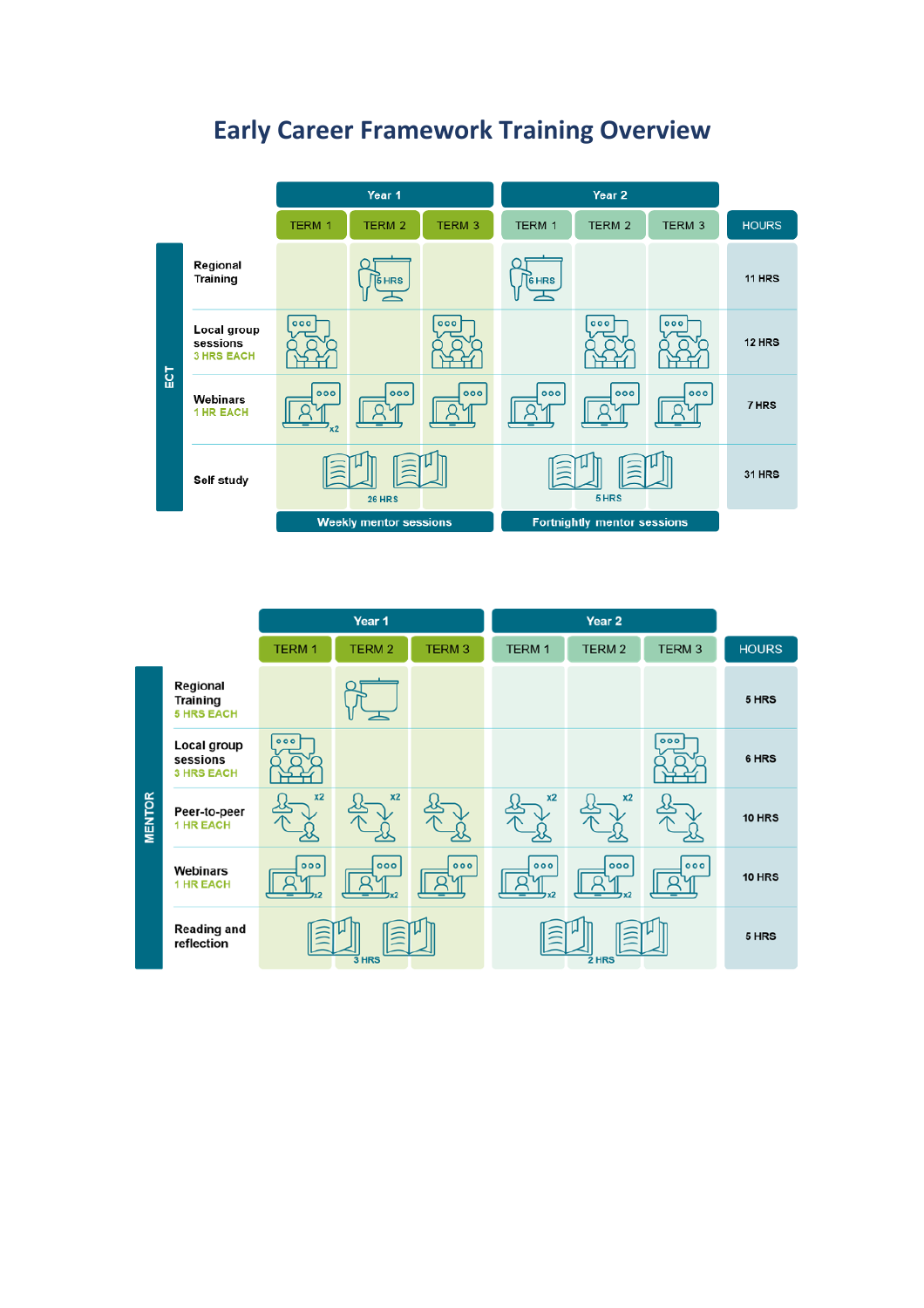# **Eligibility**

# **Can the school take part if they are not employing any ECT's?**

The programme is designed for mentors to provide 1:1 support to their ECTs and therefore we are unable to accept schools onto the programme where they are not recruiting an ECT

### **Who is eligible to register for a FIP?**

All state-funded schools are eligible to take part in the programme with some exceptions

### **Can Independent schools who receive state funding register for the FIP?**

State-funded independent schools are eligible to take part in the programme. This covers: •Non-maintained special schools

•Independent schools who have been "Section 41" approved

# **Can I register an ECT who is about to start their second year of induction?**

The programme is only available to ECTs who are starting their induction from September 2021. The optional, additional 5% funding available to schools for ECTs starting their second year is to reflect the fact that their ITT was curtailed and their 1st year of teaching has also been unusual and is for schools to provide any extra support needed.

# **My ECT has qualified as a teacher through a different route and does not have a TRN. Are they still eligible to take part?**

Only those with QTS status are eligible to receive a TRN and can take part in the FIP. QTLS teachers are only eligible for the CIP.

### **My early career teacher only works part-time can they still access the programme?**

As part of their statutory induction all ECTs should take part in an ECF-based induction. Any participant who works less than 0.8 FTE will be classed as part-time and their programme will run over 4 years unless a reduced induction is agreed with the Appropriate Body. We will work closely with schools to ensure teachers working part-time are fully supported.

### **Can teachers trained in Ireland take part in the programme?**

Teachers from Ireland, who have full registration as they have completed induction with the Teaching Council in Ireland (TCI) can apply for QTS and are exempt from completing an induction period. Those with conditional registration with the TCI are not eligible for QTS and are therefore not eligible to take part

### **Do experienced non QTS access the FIP or a reduced FIP?**

Participants need to have QTS status but any reduction in the induction period needs to be agreed with the Appropriate Body and by EDT to ensure we can support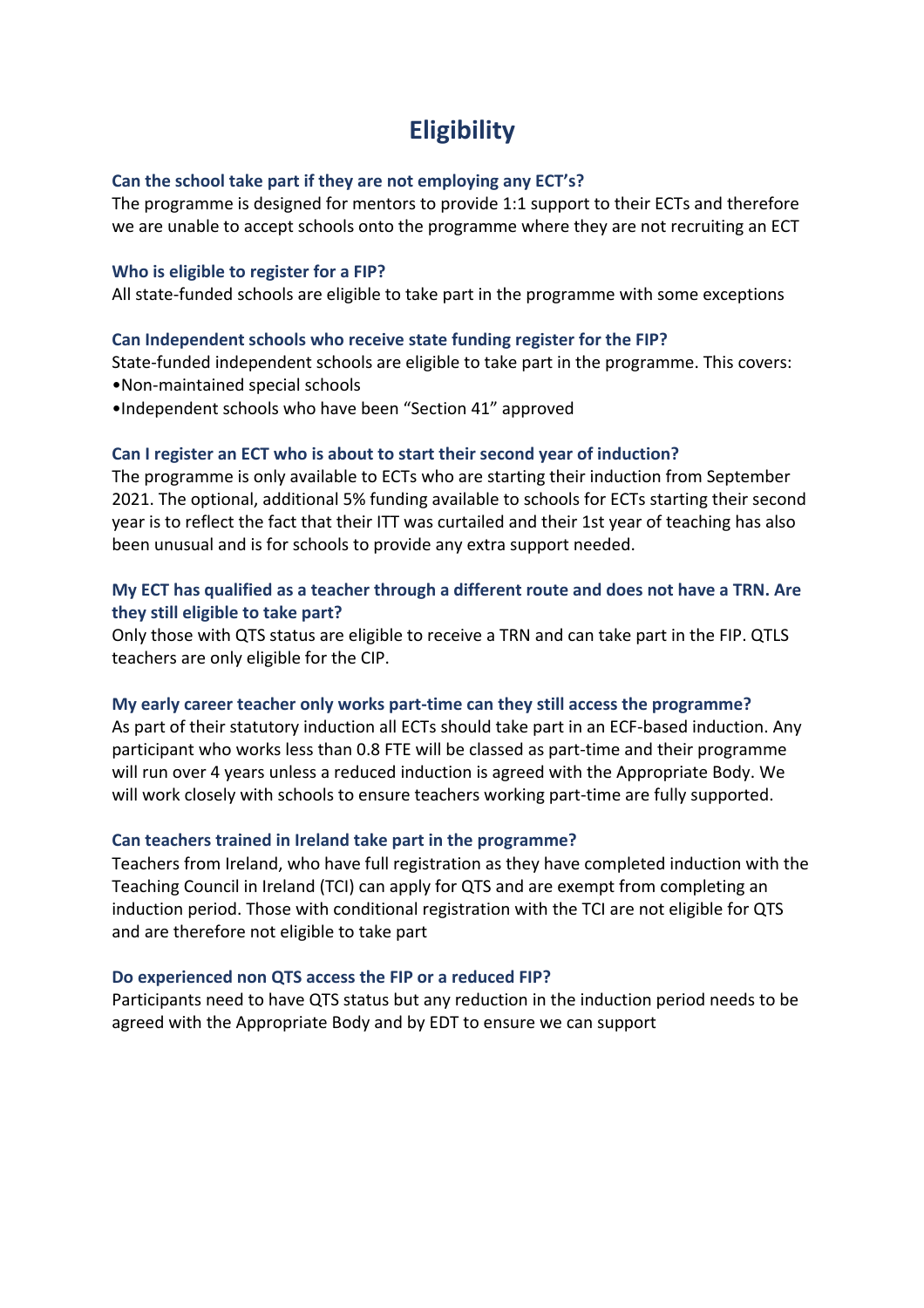# **Registration**

# **How do I register my ECT's to take part in the Full Induction Programme?**

All schools need to register both through the Education Development Trust landing page https://www.educationdevelopmenttrust.com/ecf **and** through the DfEs digital service.

All schools should have been sent an email inviting them to register on the service by the DfE, but any school can use this link to resend the email if it has been lost, or if the link has expired - https://manage-training-for-early-career-teachers.education.gov.uk/. Any school that is having a problem with this service should contact the DfE's digital team via continuing-professional-development@digital.education.gov.uk.

# **Can I register more than one Induction Tutor on the DfE online service?**

Whilst schools can have multiple induction tutors, all ECTs must have one single induction tutor to report to and this individual will receive all communications from the DfE.

# **Can I register an ECT on the DfE digital service without a TRN?**

The DfE's online service is being designed to allow early career teachers and mentors to be provisionally set up without a validated Teacher Reference Number, to cover scenarios where TRNs have not been allocated yet. Early career teachers and mentors will be prompted to provide a validated Teacher Reference Number at a later stage.

# **Our ECT will not start the programme until January. Can a mentor join the programme in September?**

As part of the Mentor programme they will be supporting an ECT and therefore will only be able to join the programme at the same time as the ECT.

# **I've not yet had login details for the Education Development Trust's portal. How do I get it this as an induction tutor?**

The portal is accessed by the ECT and the ECT Mentor only. If the induction tutor wishes to engage with the portal they can do this by meeting with their ECT or mentor.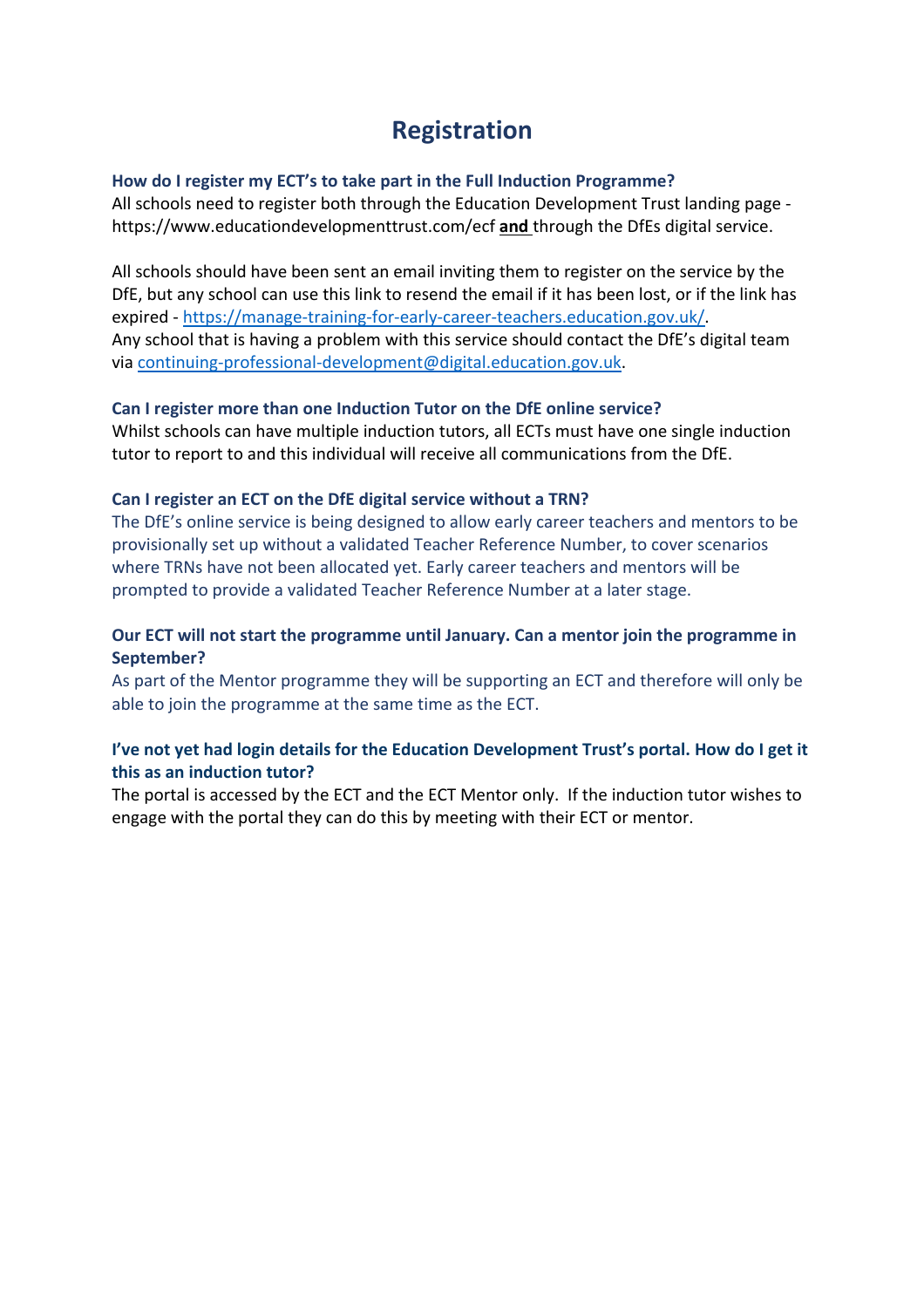# **Funding**

### **How will the school receive payment?**

The funding amount is calculated by taking the average salary of mentors and early career teachers, split by region.

This data will be collected through the school workforce census to ensure there is minimal administrative burden for schools. State schools undertaking statutory induction will receive a single payment for their early career teachers and mentors in the summer of the second year of induction.

# **After the first cycle of the ECF will the same Mentors be enrolled on the programme for future Early Career Teachers from September 2023?**

Mentoring is a very important element of the induction process and it is the school's responsibility to ensure an appropriate mentor is in place to provide support to effectively meet the needs of every early career teacher.

High quality support will be available to mentors, and funding will be provided to cover mentors' time with the mentee in the second year of teaching. It is not compulsory under the ECF for mentors to receive provider-led training. If mentors do complete provider-led training, the DfE do not expect that they will need to undertake this again to work with ECTs under the current framework.

### **Do schools pay any fee for taking part in the ECF?**

No state funded school in England should pay a fee for participating in the ECF.

# **How much funding for Y1 induction is currently included in the National Funding Formula?**

Schools receive their core funding through the dedicated schools grant (DSG), which is calculated using the National Funding Formula (NFF). The NFF allocates funding primarily based on the characteristics of the schools and their pupils.

Schools initially received funding for the time off timetable through the "standards fund". Now, the funding is incorporated into the core schools funding that schools receive through the DSG. As such, schools are expected to meet the cost of the 10% release time for newly qualified teachers as part of their core funding. The NFF does not 'earmark' a certain amount of funding which schools receive for, or should spend on, their NQTs. It is up to head teachers to manage the funding they receive

### **How was the figure of £1,200 per ECT for 5% timetable release calculated?**

The 5% time-off timetable is not a calculation of the 5% of an M2 salary, but instead the cost of taking an ECT out of the classroom for 5% of their teaching hours. This is calculated by taking 1265h of 'directed working hours' and multiplying by 69%, the proportion of teaching hours including PPA. This figure is then multiplied by 5, providing the 5% time-off timetable, which accounts for 44hr, multiplied by the regional hourly pay rate.

### **What happens to funding if an ECT leaves part way through their induction?**

If an ECT leaves part way through their second year of induction, then part funding will be calculated based on the School Workforce Census returns. Year one funding is already included in the National Funding Formula so schools will continue to receive this as normal.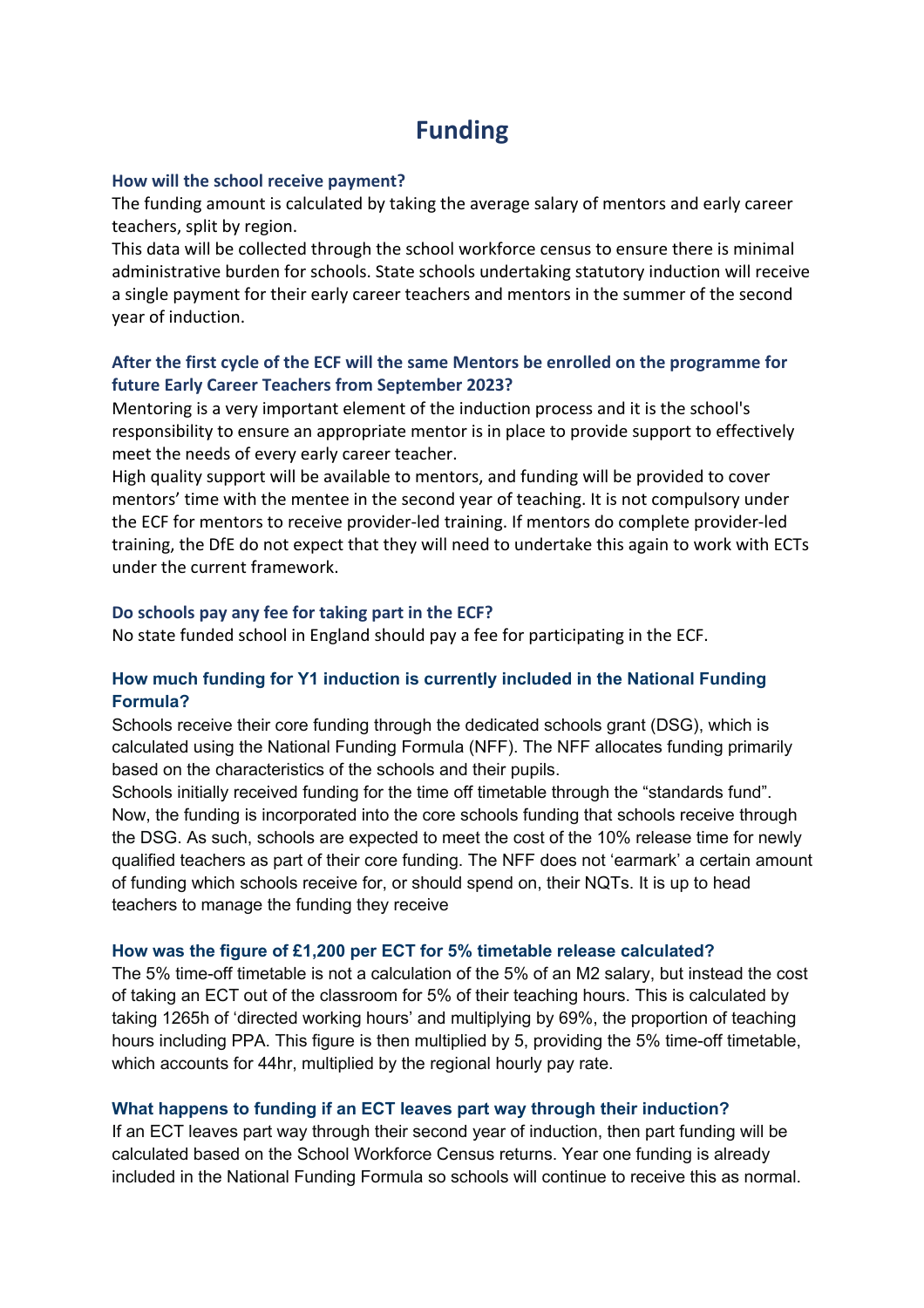# **Mentors**

#### **Who can become a mentor?**

Mentors play a vital role in supporting and developing ECTs and the DfE have clarified the roles and responsibilities of mentors as part of the updated statutory guidance. It is at the discretion of the head teacher to determine the right mix of skills and experience that they expect mentors in their schools to have, as they are in the best position to judge their own requirements.

This programme includes a development pathway for in-school mentors. They will become the primary source of challenge and support for the ECTs in their school.

# **How are the roles of the Induction Tutor and ECT Mentor different?**

# **Clarification of roles**

#### **Mentor**

- coaching and mentoring role
- weekly mentor session with ECT
- completes ECF mentor training

#### programme

- does not complete statutory reports from Appropriate Body
- works with the EDT portal and the mentor standards
- does not set or reflect on specific targets
- will become skilled in the coaching style for ECF and would be worth investing in for the next academic vear too

#### **Induction Tutor**

- register the ECT for induction and for the ECF on the DfE teacher online service:
- provide, or coordinate, guidance for the ECT's professional development:
- ensure the ECT is observed and given feedback:
- review progress progress reviews and assessments:
- inform the ECT of their progress against the Teachers' Standards;
- take prompt action if the ECT appears to be having difficulties.
- update any mentor changes on the DfE portal for early career teachers

### **Can an ECT be supported by more than one mentor?**

Whilst schools can use co-mentors to support early career teachers, funding will only be provided for the value of one mentor. It is the schools' decision as to how this funding is used. Mentor training would only be for one mentor, (a co-mentor may be able to join training in a later cohort).

### **My mentor does not have a TRN – are they eligible for the role?**

The expectation is that all mentors have QTS and therefore a TRN. in the roles. However, we appreciate that in some circumstances this may not be possible. Headteachers should use their professional judgement when appointing the induction tutor and the mentor and ensure that the designated individuals have the necessary skills and knowledge to work successfully in the roles.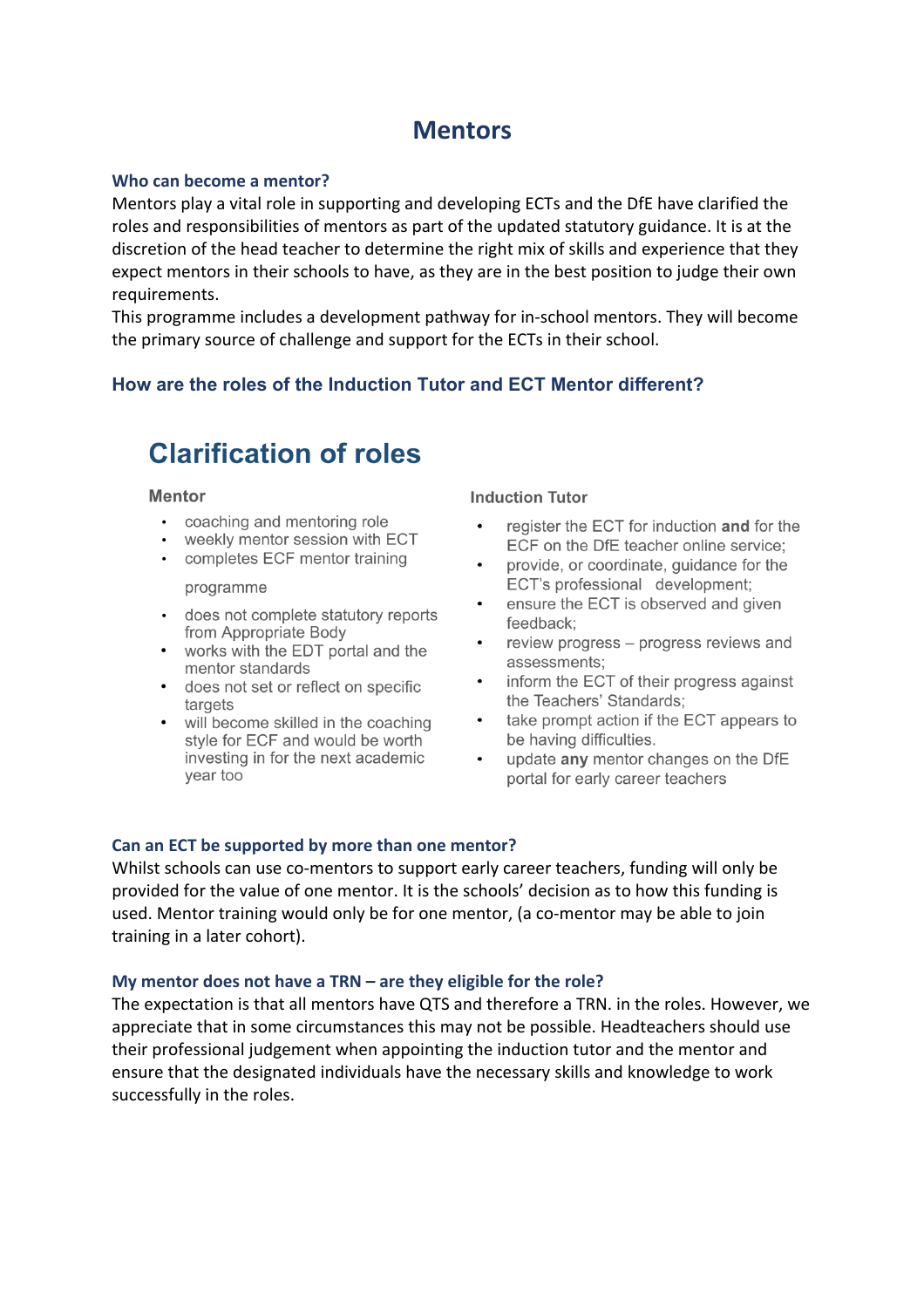# **My mentor has taken part in the early roll out of the ECF programme. Do they need to repeat the training?**

Once mentors have completed the 2-year ECF training there is no need to repeat the training. If they have taken part in the expansion programme they will need to complete their second year of training, once year 2 of national roll-out commences (i.e. from September 2022).

#### **What happens to a mentor if their early career teacher leaves?**

If an early career teacher leaves after starting the programme, a mentor is still able to complete the training. If a mentor decides to continue, they will still be entitled to the same funding and training as if they were supporting an early career teacher.

#### **Do Mentors lead the instructional coaching with Early Career Teachers?**

Yes. We expect Mentors to be involved in instructional coaching.

#### **What is the difference between a Mentor and an 'ECF Lead'?**

The ECF Lead (or Induction Tutor) is expected to regularly review the Early Career Teacher's progress against the Teachers' Standards throughout the induction period, as well as providing support to the Early Career Teacher - full details can be found in the statutory guidance.

#### **What records should we be keeping of our Mentor sessions?**

There is no expectation to record details of the meeting conversations but you may wish to keep a summary of dates met for your own records. This can sometimes be helpful if you have an underperforming ECT. Your ECT should however be recording the dates of each meeting on their portal, following the Mentor Sessions link.

# **I don't have the time to engage in the Block materials and then meet with my ECT to discuss. What do you suggest?**

There's no easy answer here, however, the expectation is that you are suitably prepared for your mentor meetings. This might mean; downloading all the supporting documentation at the start of the block, using it when required throughout your meetings. You could, as mentioned in the Impact magazine, Issue 13, Autumn 2021, "be better supported by not attending more general professional development meetings or INSET, using the time to engage with the resources". However you find the time to do it, is part of an important step in support of your ECT, and this will look different in each different setting.

# **I've been asked by my Induction tutor to provide evidence in support of the ECTs progress against the Teaching Standards. Is this part of the ECF?**

Making assessment decisions against the Teachers' Standards is not a requirement of the ECF although it does mirror the eight Teachers' Standards, it's designed to help support ECTs in learning how to do these things, not to judge if they can. Each block usually focuses on one component of the framework and so this could be used to help gather evidence in support of all the standards. In a smaller setting, this might be easier, based on the close working relationships between staff, but in larger schools with more ECTs, the induction tutor will need to find a way to ensure all ECTs are judged accordingly.